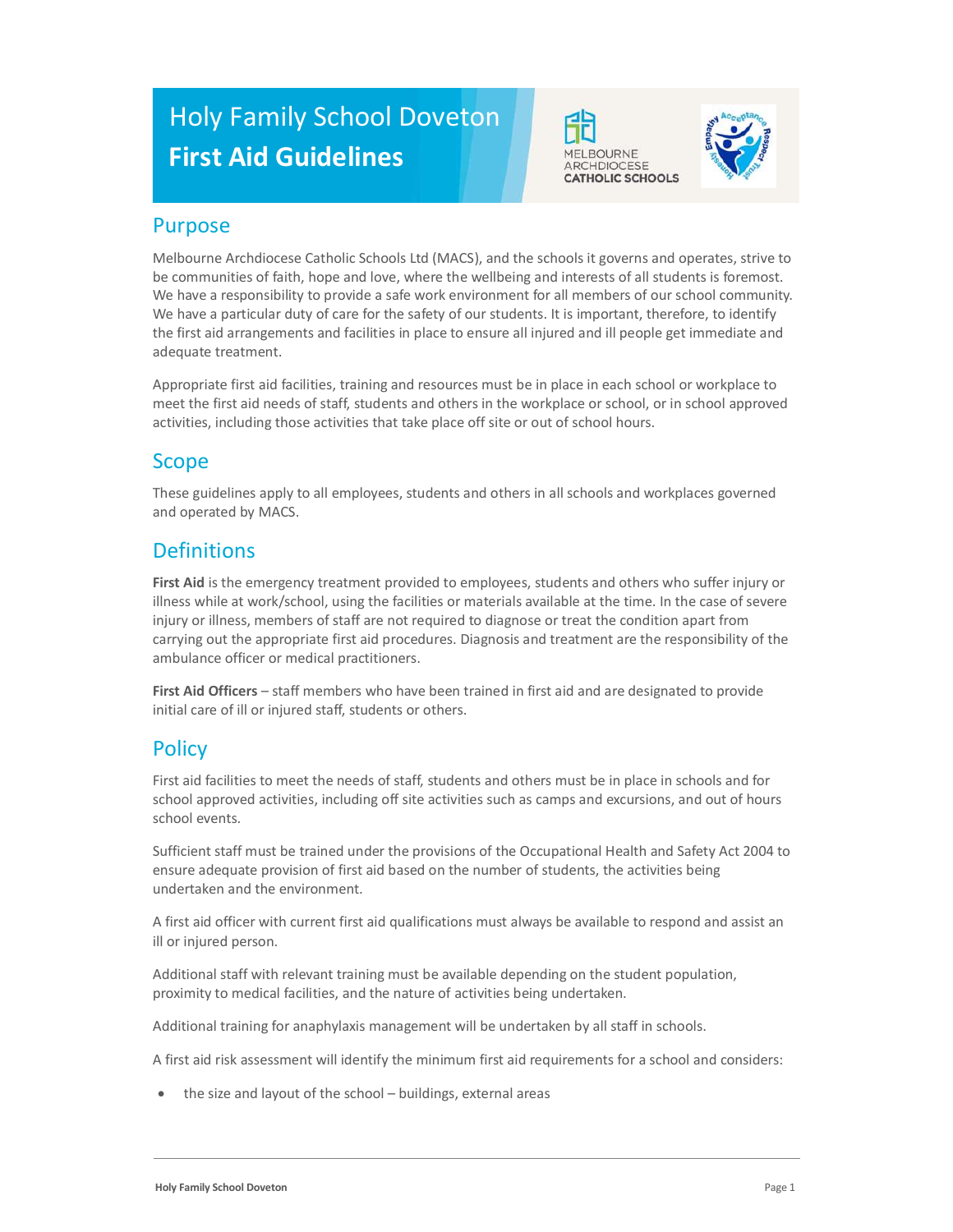- high risk areas technology and science laboratories, health and physical education facilities, performing arts facilities, workshops or maintenance areas, chemical storage areas
- the number of campuses
- the number of employees, students and others in the workplace
- known medical conditions of staff, students and others
- previous incidents or trends in illness or injuries
- the nature and location of camps, excursions and other off site activities
- school vehicles
- proximity to medical facilities and access to emergency services
- proximity of hazards in the school or local environment.

This risk assessment will identify the following:

- the number of designated first aid officers
- the location of first aid room, if required
- the number, location and contents of first aid kits.

The risk assessment is to be reviewed regularly to ensure that the first aid resources in the school continue to meet the needs of the community. A first aid risk assessment is to be completed prior to camps and excursions.

#### First aid officer training

It is the responsibility of the principal or their delegate to ensure that designated first aid officers have completed the recognised training. The first aid risk assessment will determine the level of first aid training to be undertaken and the number of first aid officers required in the school.

The minimum training requirement is HLTAID003 – Provide First Aid. This certificate is to be renewed every three years. In addition, the refresher in Cardiopulmonary Resuscitation (CPR) HLTAID001 must be completed each year.

#### General first aid training for staff

All staff are to complete the refresher in Cardiopulmonary Resuscitation (CPR) HLTAID001 each year.

All staff are to attend two briefings on anaphylaxis management conducted at the school by the anaphylaxis supervisors. In compliance with Ministerial Order 706, it is recommended that all Victorian school staff undertake the Australasian Society of Clinical Immunology and Allergy (ASCIA) e-training course and have their competency in using an autoinjector tested in person within 30 days of completing the course. Staff are required to complete this training every two years.

Training in the management of asthma should be undertaken annually. Depending on the student population, additional training in other medical conditions, such as diabetes or epilepsy may be recommended following the first aid risk assessment

A register of all first aid training is kept in the school by a person nominated by the principal.

#### Responsibilities of first aid officers

First aid officers provide initial care to injured or ill staff, students or others by delivering first aid treatment in accordance with the level of their training. They are not required to diagnose conditions or to provide ongoing medical assistance. When appropriate, the first aid officer will refer the ill or injured person to additional medical advice or assistance. The first aid risk assessment will determine the appropriate number of staff designated as first aid officers in each school. The principal must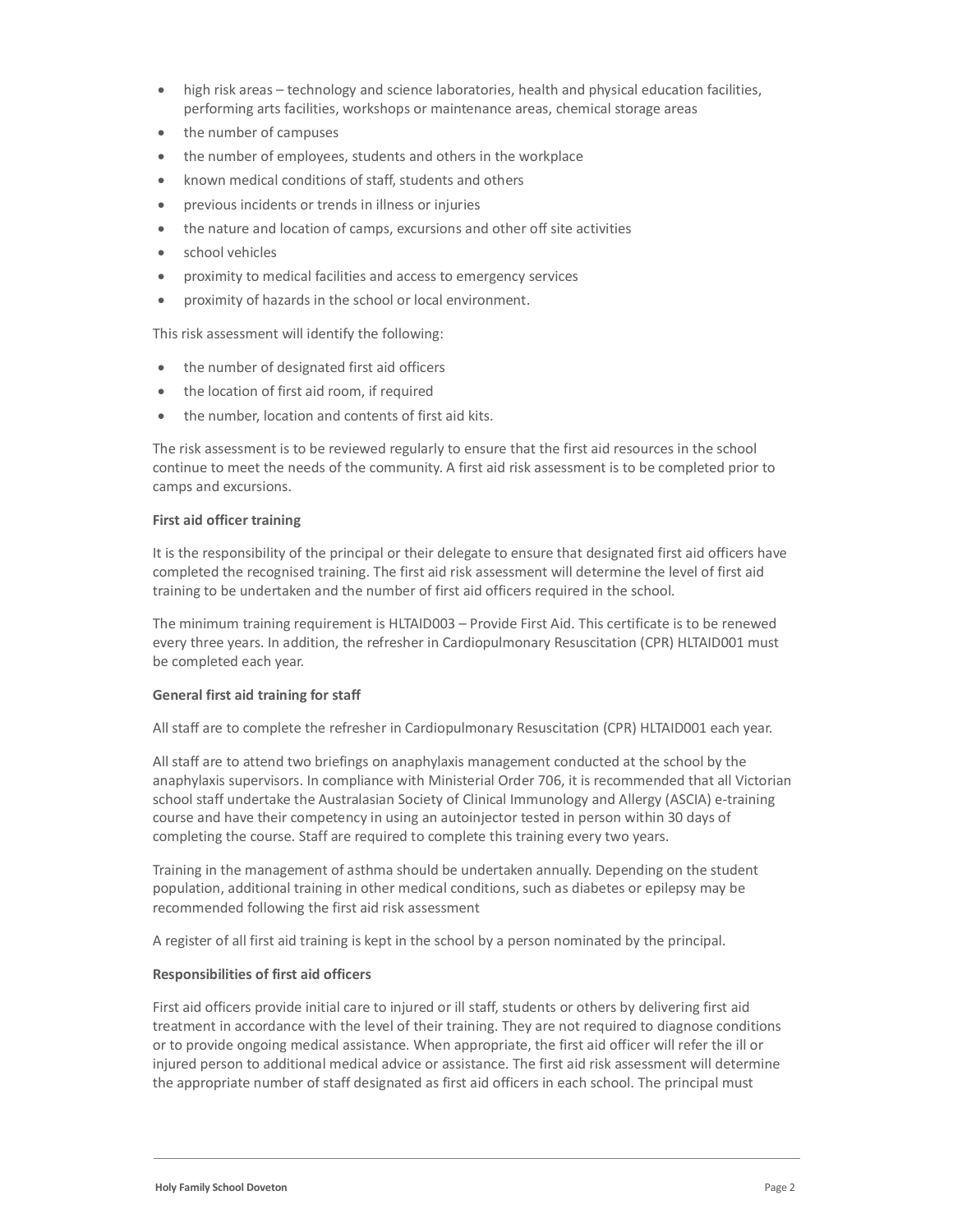ensure there are adequate staff trained in first aid to meet the needs of the particular school environment and population.

#### Location of first aid

Where it is determined that a first aid room is required in a school, the location of this room must be known and easily accessible by the school community and emergency services, and readily identifiable with appropriate signage. This room is not to be used for any other purpose and be well-lit and ventilated. The first aid facility is to be equipped in accordance with the Worksafe compliance code: First aid in the workplace.

If it is not possible to provide a first aid room, an area must be provided for ill or injured staff, students or others to rest. This area should meet as many requirements as possible of those for first aid rooms.

The first aid room or area must be in a location that can be supervised by a staff member with first aid training at all times. A locked cabinet for the storage of medication must be available in the facility.

#### Communication with Parents, Guardians and/or Carers

Information about the school's policies and procedures for first aid, distribution of medication, and management of students with medical conditions will be provided to parents, guardians and/or carers. Updates to these policies and procedures will be provided through the school's website, newsletters or online applications.

The school will request that parents provide up-to-date and accurate medical information relating to students, including information about conditions such as anaphylaxis, asthma and diabetes. Parents will be requested to provide this information annually, prior to camps and excursions and if the child's medical condition has changed.

An incident report will be completed when first aid is administered. This report will be kept in the school and a copy provided for the parent, guardian and/or carer of the student.

Parents, guardians and/or carers must be notified as soon as possible if required to collect an ill or injured student from the school. When a parent cannot be contacted, the principal will contact the emergency contact nominated by the parent, guardian and/or carer.

### Procedures – to be contextualised for your school

Policy compliance

Conduct a first aid risk assessment of the school:

- Identify the best location for first aid in the school
	- appropriate signage to be used
	- facilities to be provided
	- how supervision of the area will be provided.
- Identify the number of first aid trained officers required
	- who are the first aid officers
	- what training will they receive
	- determine who will maintain the first aid training register
	- determine procedure for the storage and distribution of medication to students.
- Identify the number of first aid kits, their location and contents
	- determine who will maintain the first aid kits
	- determine the procedure for camps and excursions
	- determine the procedure for yard duty and school activities.